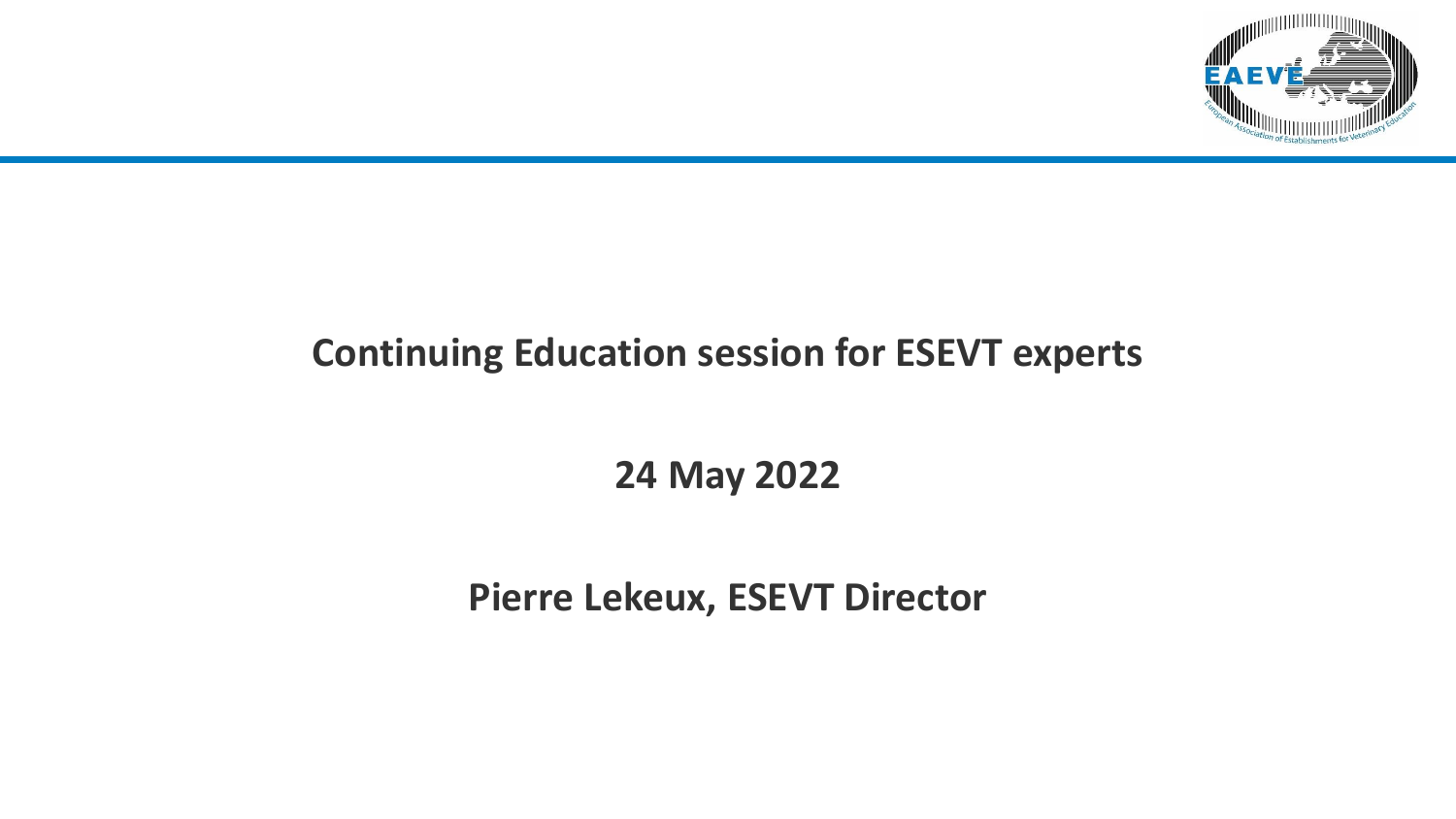

- Information on new procedures implemented during ESEVT Visitations
- Summary of the (minor) changes in the SOP 2019 (2020 & 2021)
- Summary of the changes proposed in draft SOP 2023
- Comments made by ECOVE on some Visitation Reports

■ Questions and Answers session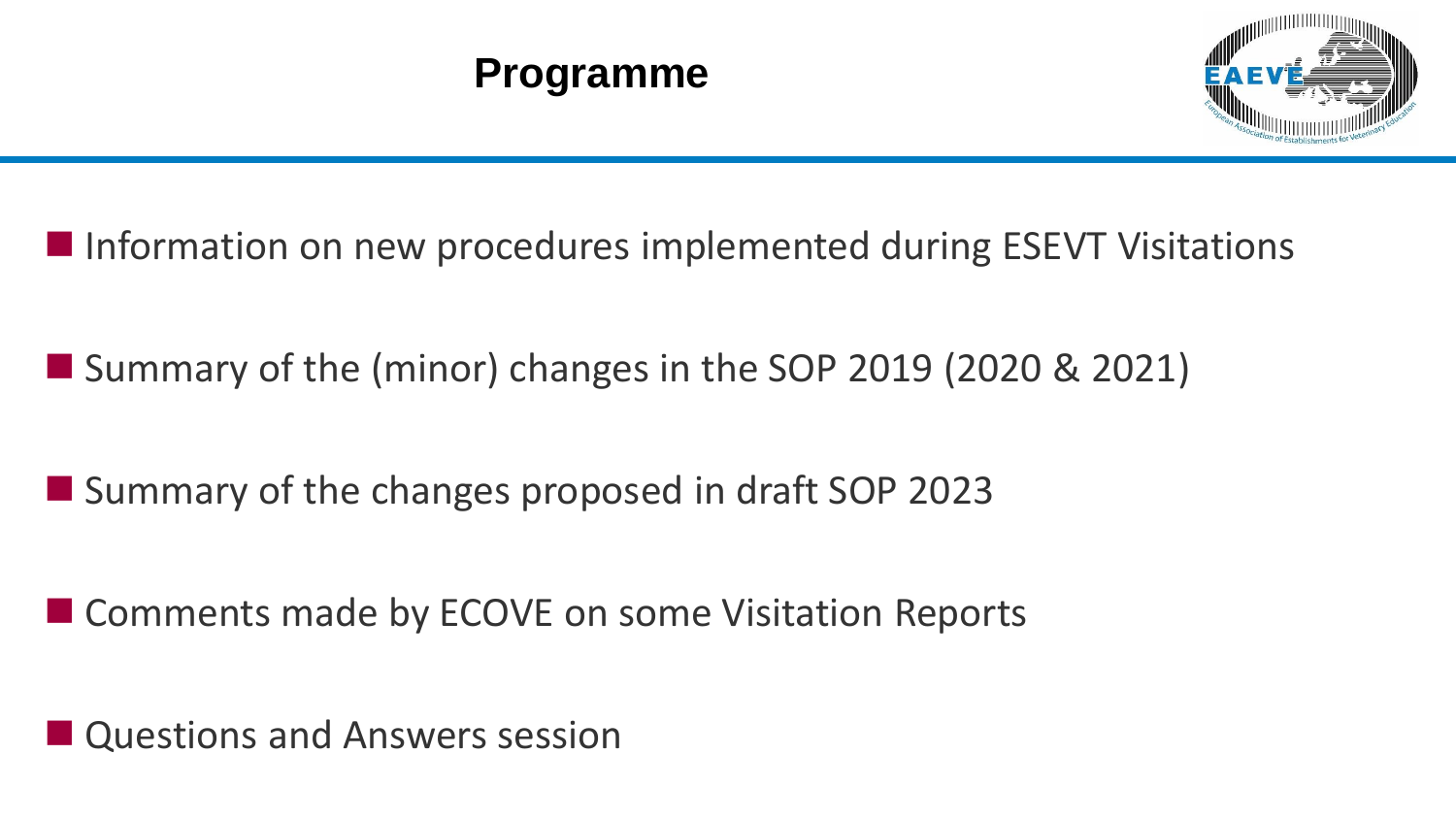

**Use of Google Docs for the writing, amendment and edition of the draft Visitation Report**

- Advantages: safe (cloud), faster, certainty to work on the last version, easier for permanent corrections/enhancements/edition
- Disadvantages: link to internet requested, too many comments, Inconsistent changes
- $\blacksquare$  To avoid this, it is recommended that only the principal writer of each chapter is allowed to make changes and the others are invited to make Comments
- Successfully used during many Visitations and no complain from expert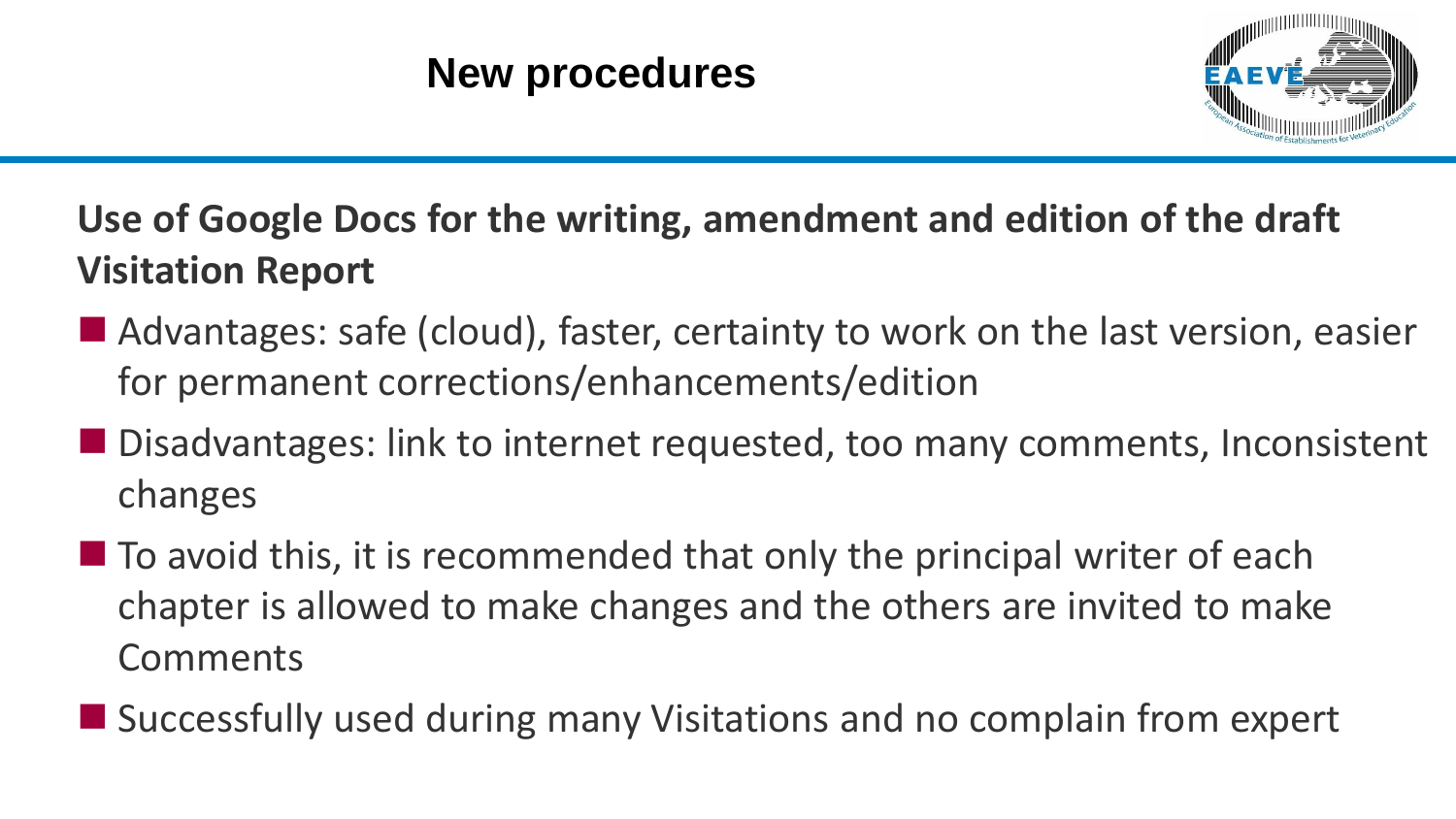

## **Organisation of 2 webinars on MS Teams**

- $\blacksquare$  the first webinar with the visiting team alone 2 months before the Visitation (just after having received the SER) : focus on :
	- ■The writing of the draft A Visitation Report
	- ■The efficient use of Google Docs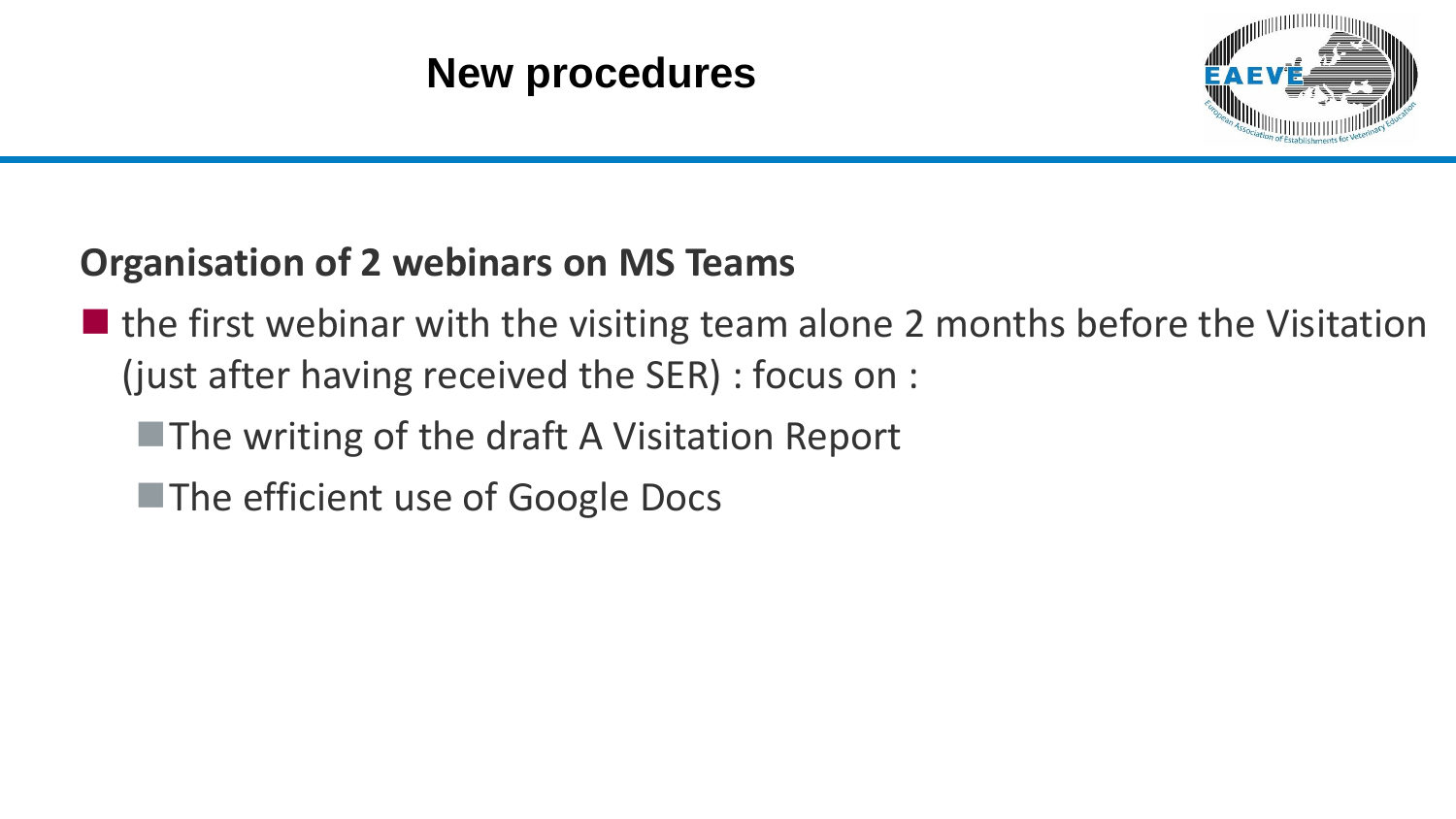

### **Organisation of 2 webinars on MS Teams**

- $\blacksquare$  the second webinar with the visiting team AND the VEE representatives 1 week before the Visitation : focus on :
	- **Travel requirements**
	- ■Visitation programme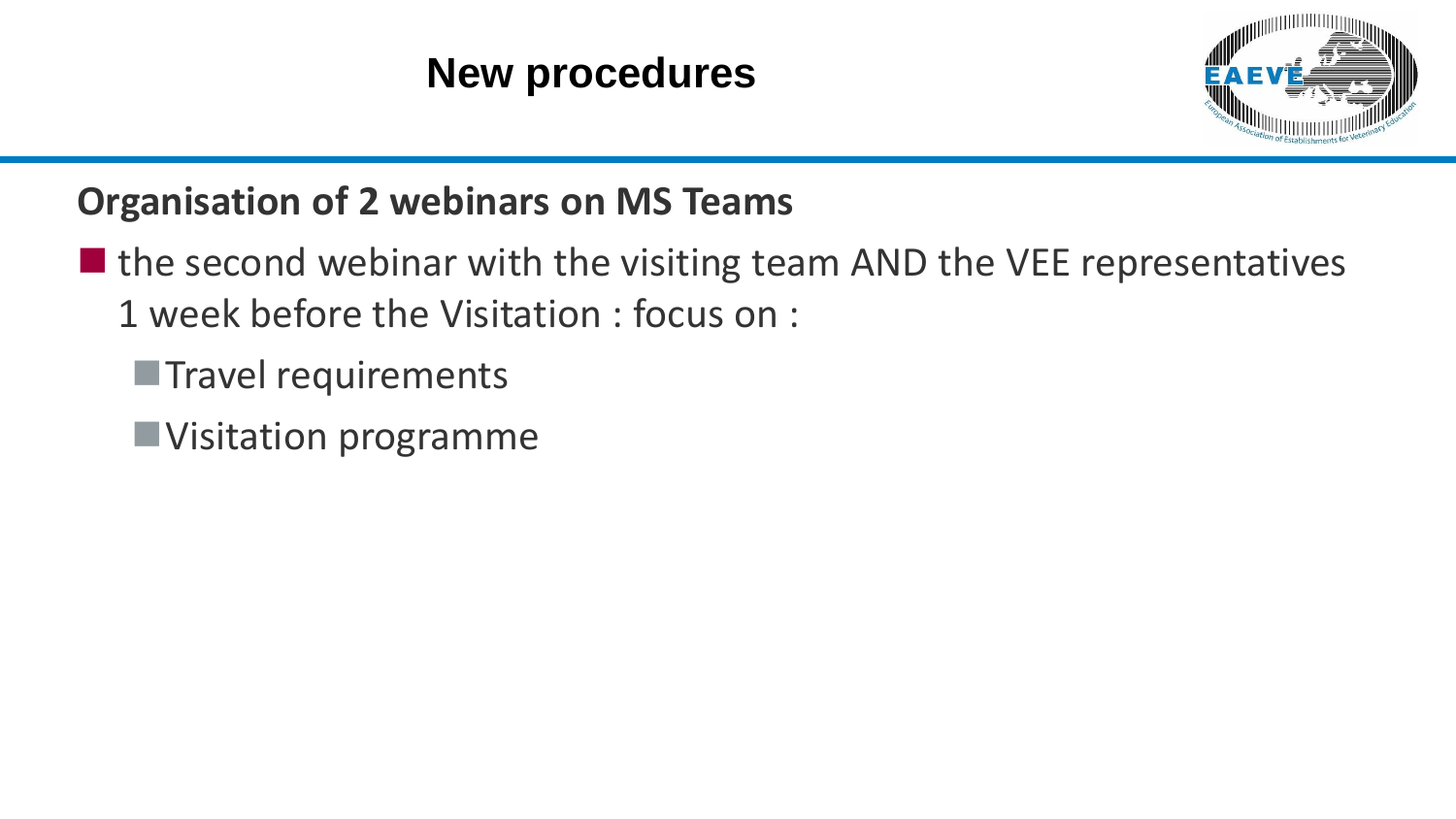

### **Nomination by ExCom of a new coordinator: Yngvild Wasteson**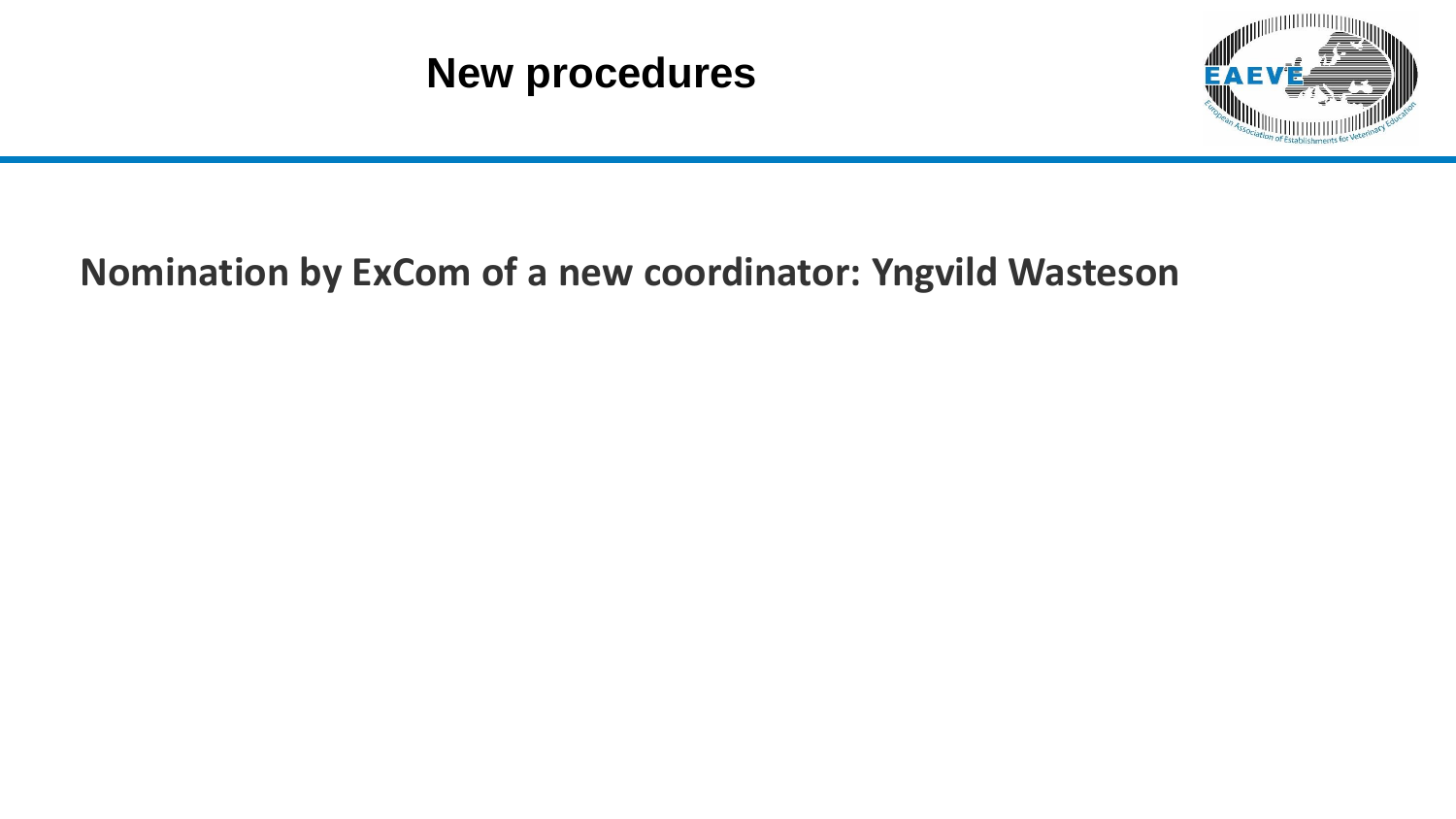

■ Temporary amendments of the SOP due to COVID-19

- Corrections of errors and clarifications
- **Pending Accreditation** instead of Conditional or Non Accreditation, request for a Re-visitation at the latest 1 year after the Full Visitation

■ 10 areas and 55 Standards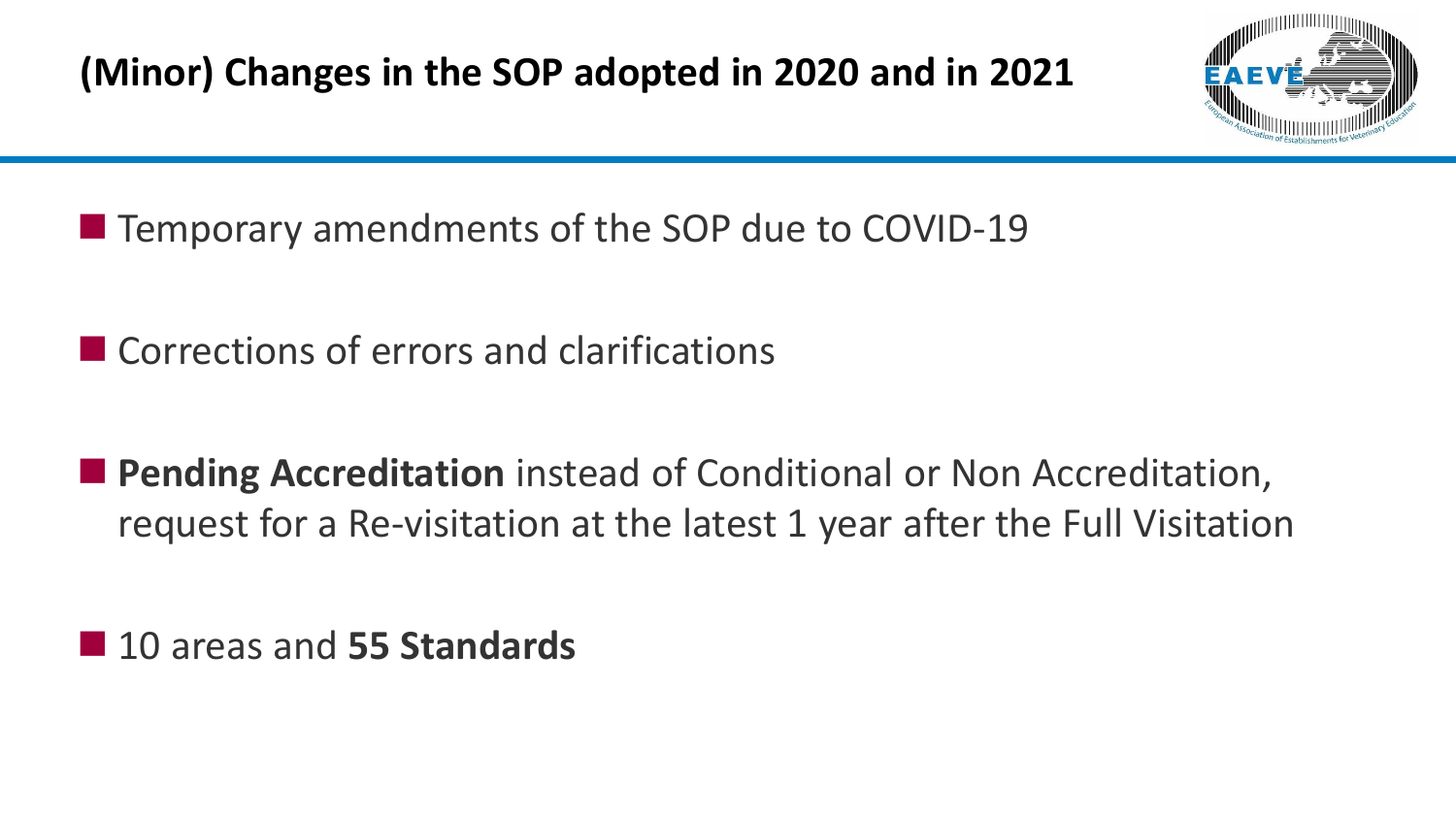

- February 2022: draft A SOP 2023 proposed by the **SOP-WG** and based on proposals from members and experts
- April 2022: draft B issued by ExCom and sent to all EAEVE members and stakeholders **(first loop)**
- November 2022: draft C proposed by the SOP-WG and based on **amendments** proposed by members and stakeholders
- December 2022: draft D issued by ExCom and sent to all EAEVE members, committee members and stakeholders **(second loop)**
- June 2023: **adoption by the GA** of the amended SOP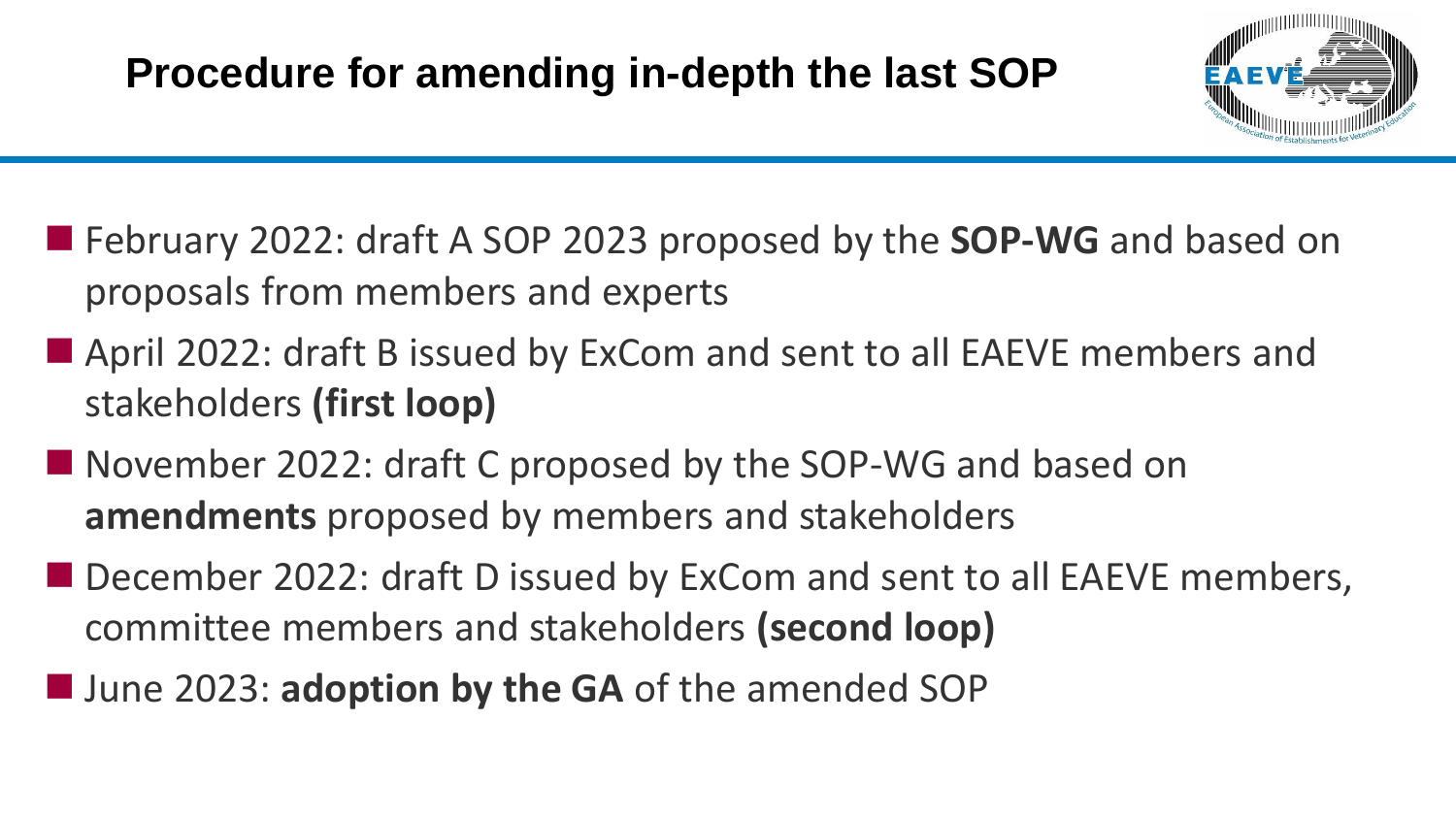

The Liaison Officer must :

■ provide the Visitors with the information and documents requested before and during the Visitation (e.g. visas, registration forms, health certificates, ..)

 $\blacksquare$  ensure the implementation of safety measures recommended by the European Centre for Disease Prevention and Control (ECDC) and the World Health Organisation (WHO)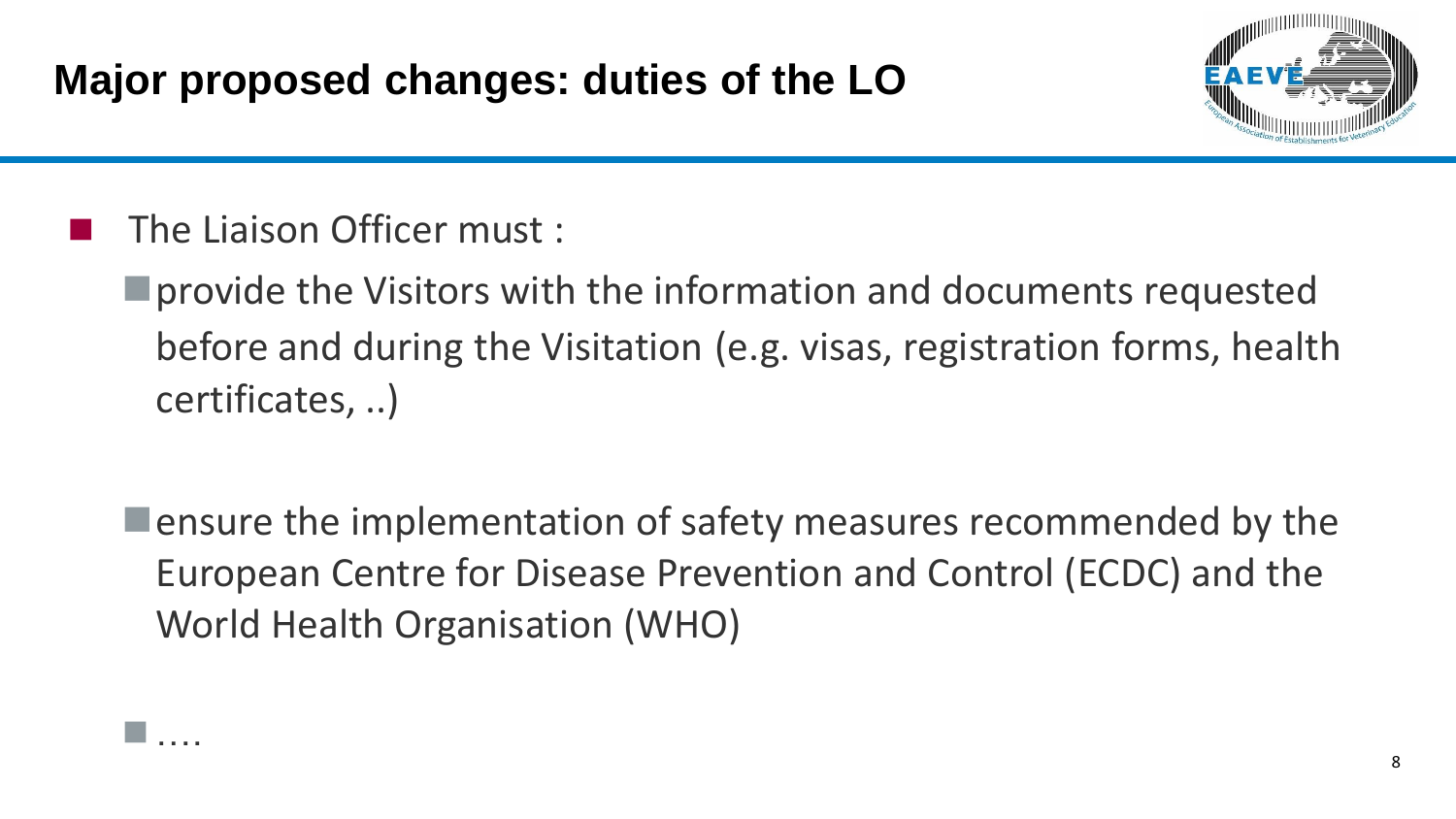

# Use of an online document editor (Google Docs) for the writing of the draft Visitation Report

■ Organisation of a webinar with team 2 months before the Visitation and a webinar with team and Dean/LO 1 week before the Visitation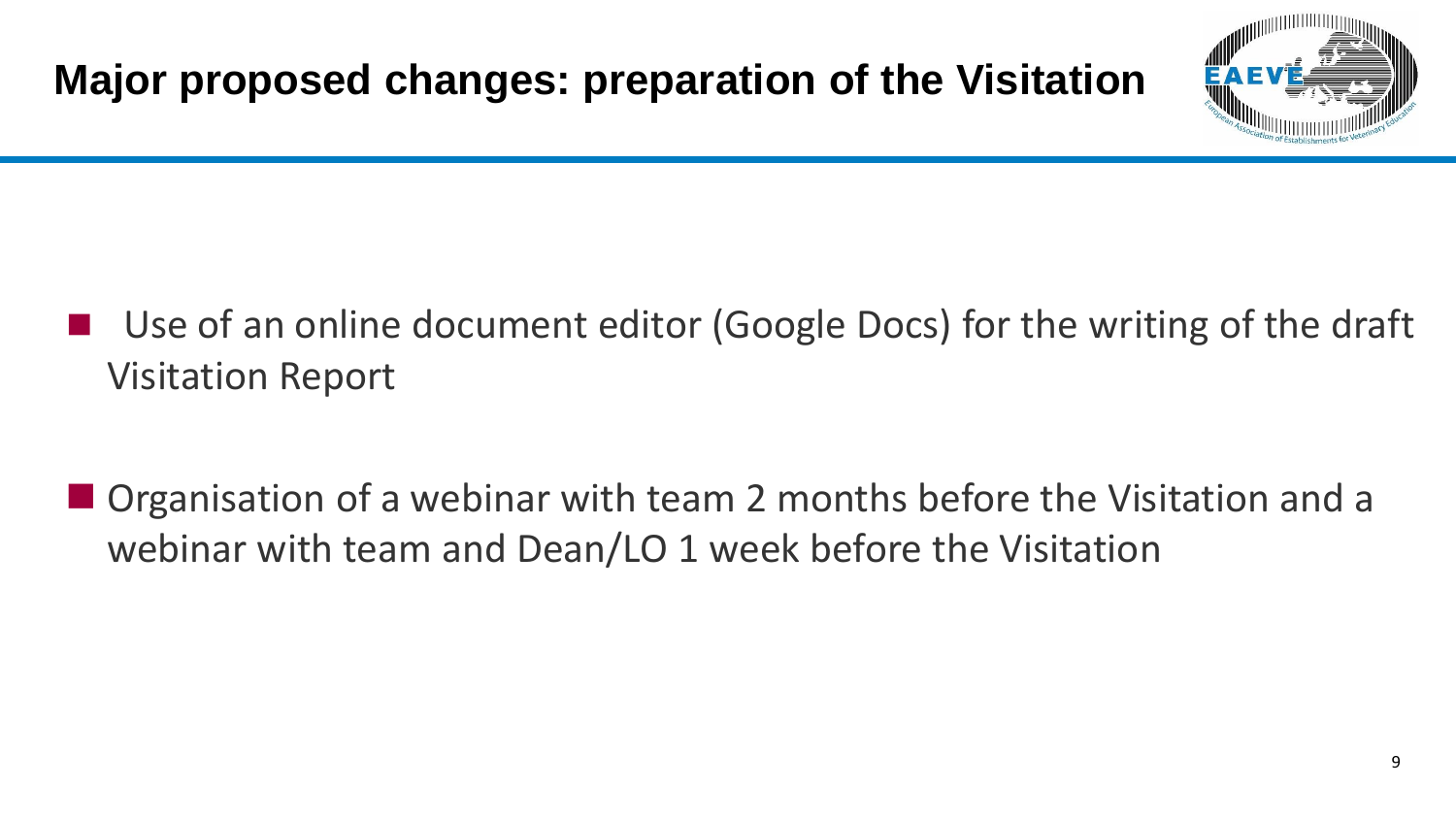

- **Three** years and **five** years after the (full) Visitation, all VEEs that are members of EAEVE must send a concise Interim Report to the EAEVE Office
- In case of absence of an Interim Report or evidence in the Interim Report of potential major issues, ECOVE may ask for further information from the VEE .. and may as a last resort decide to reclassify the VEE's Accreditation status to Pending Accreditation status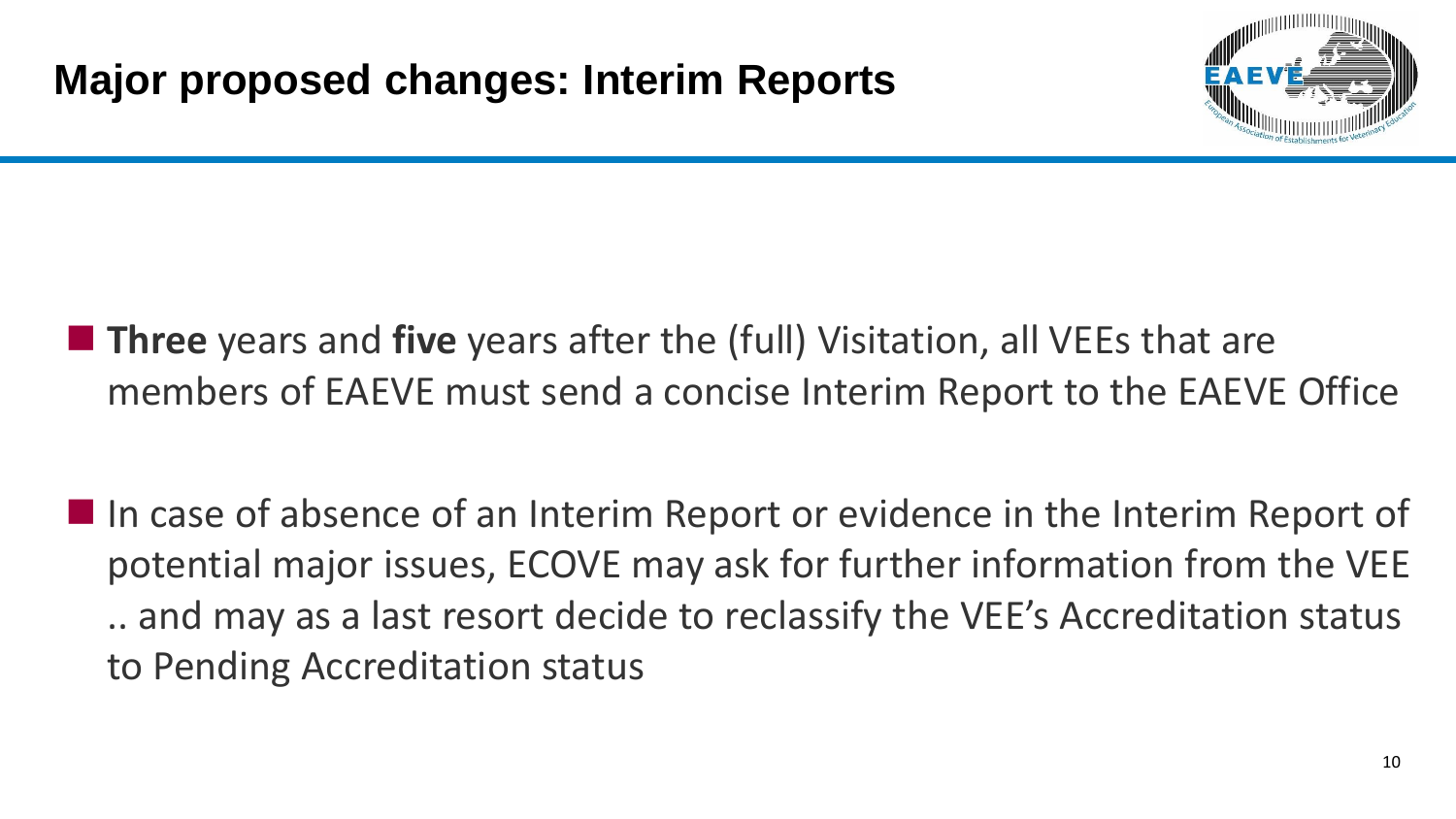

■ For VEEs which have been accredited by ECOVE with Minor Deficiencies, an additional Interim Report must be sent to the EAEVE Office **one** year after the (full) Visitation focussing on the correction of the Minor Deficiencies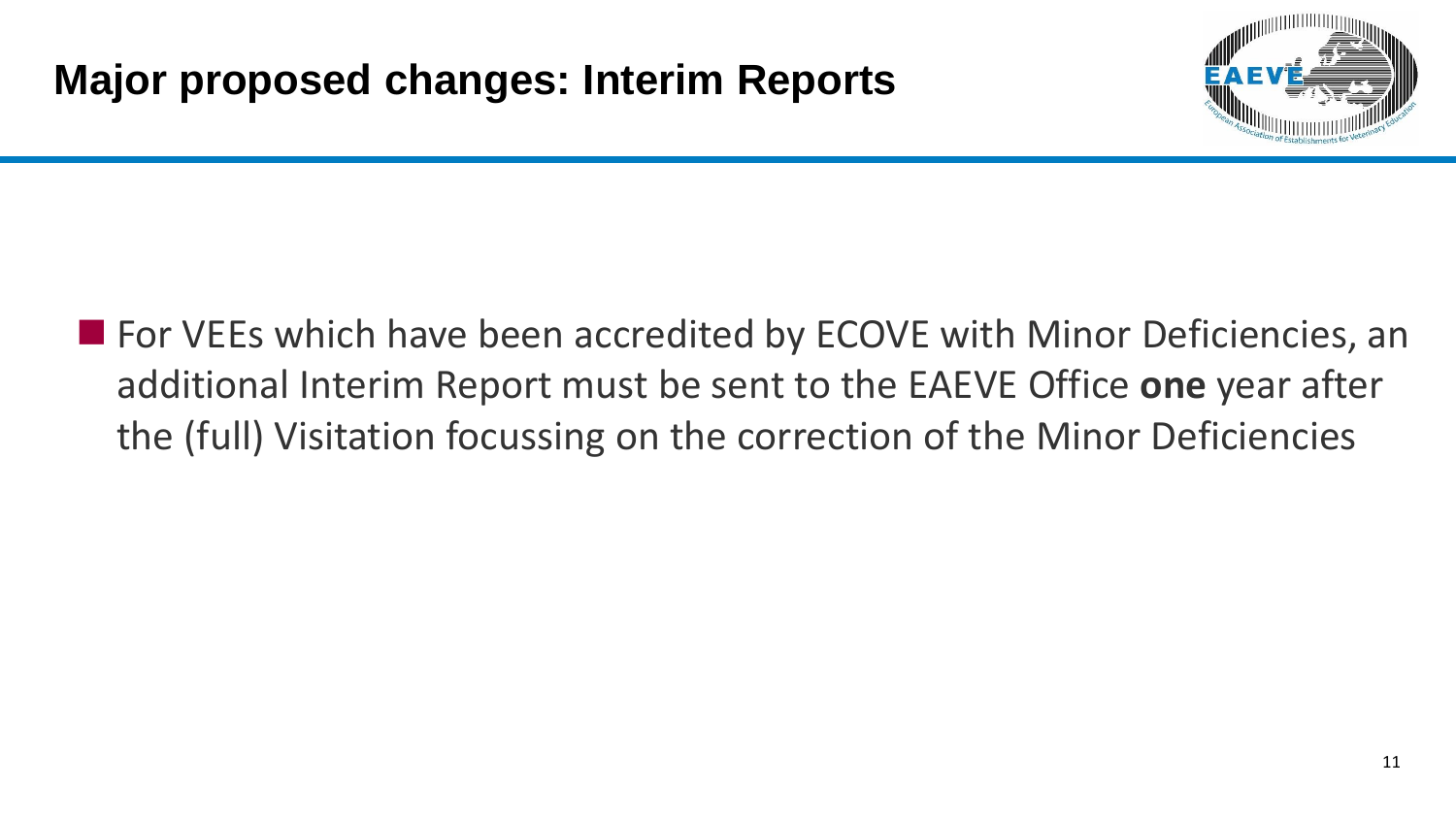

◼ … Evidence must be provided that the **Quality Assurance loops** are fully closed (Plan Do Check Adjust cycles) to efficiently enhance the quality of education.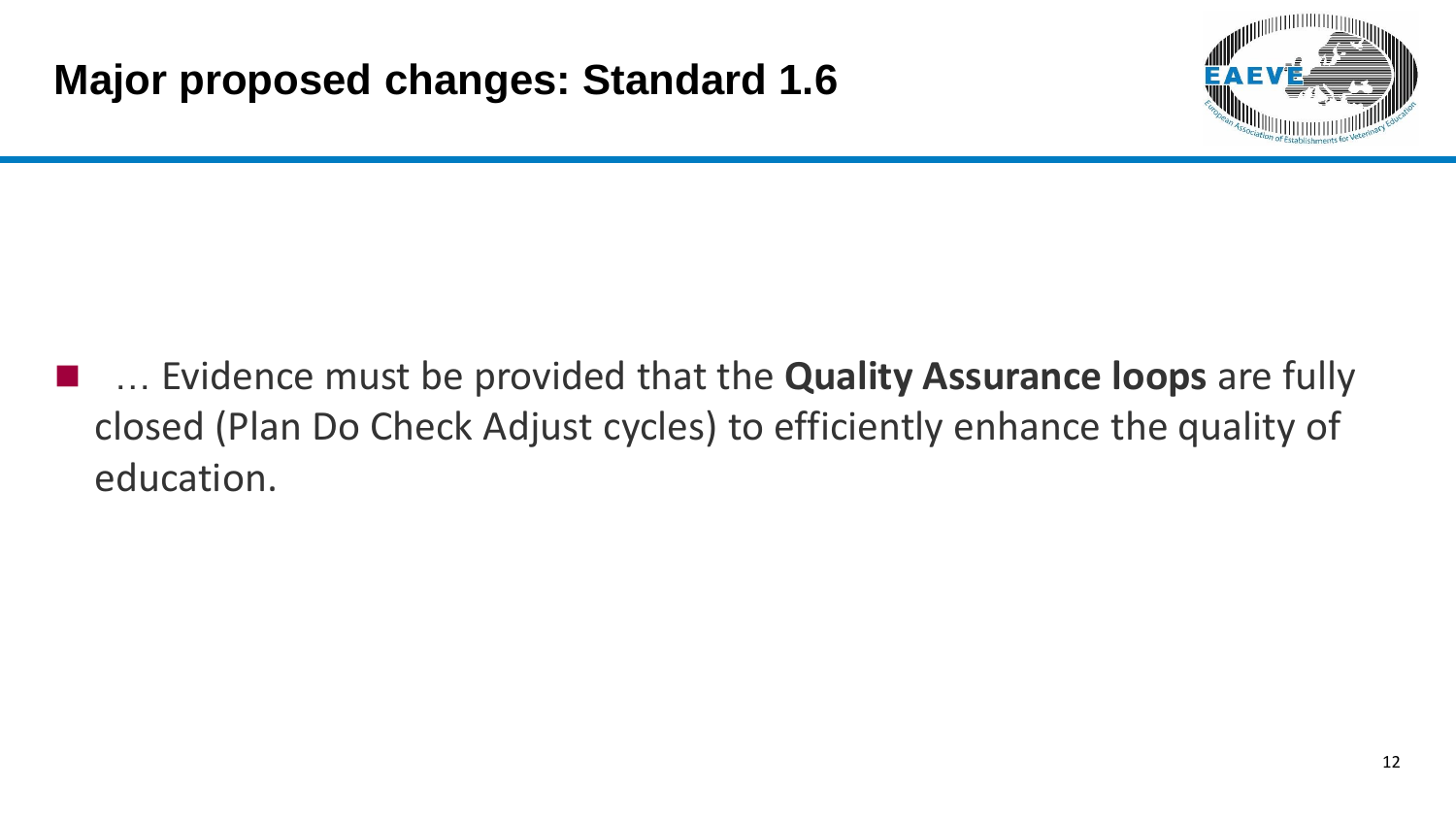

**EX4. When part of the study programme cannot be organised because of** imposed regulations or constraints, convincing compensations must be developed and implemented.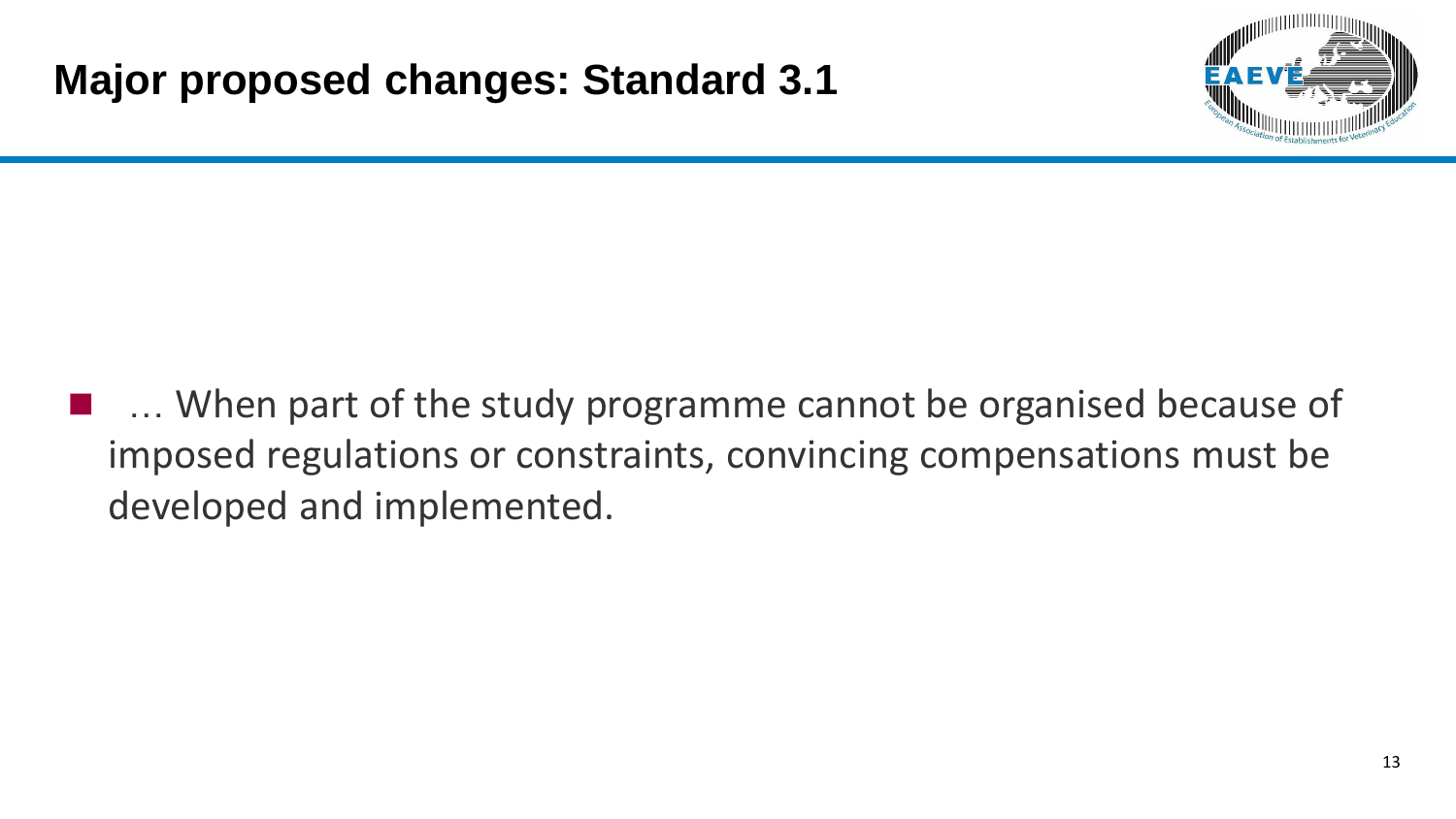### **Major proposed changes: Standard 4.3**



■ … take into account environmental sustainability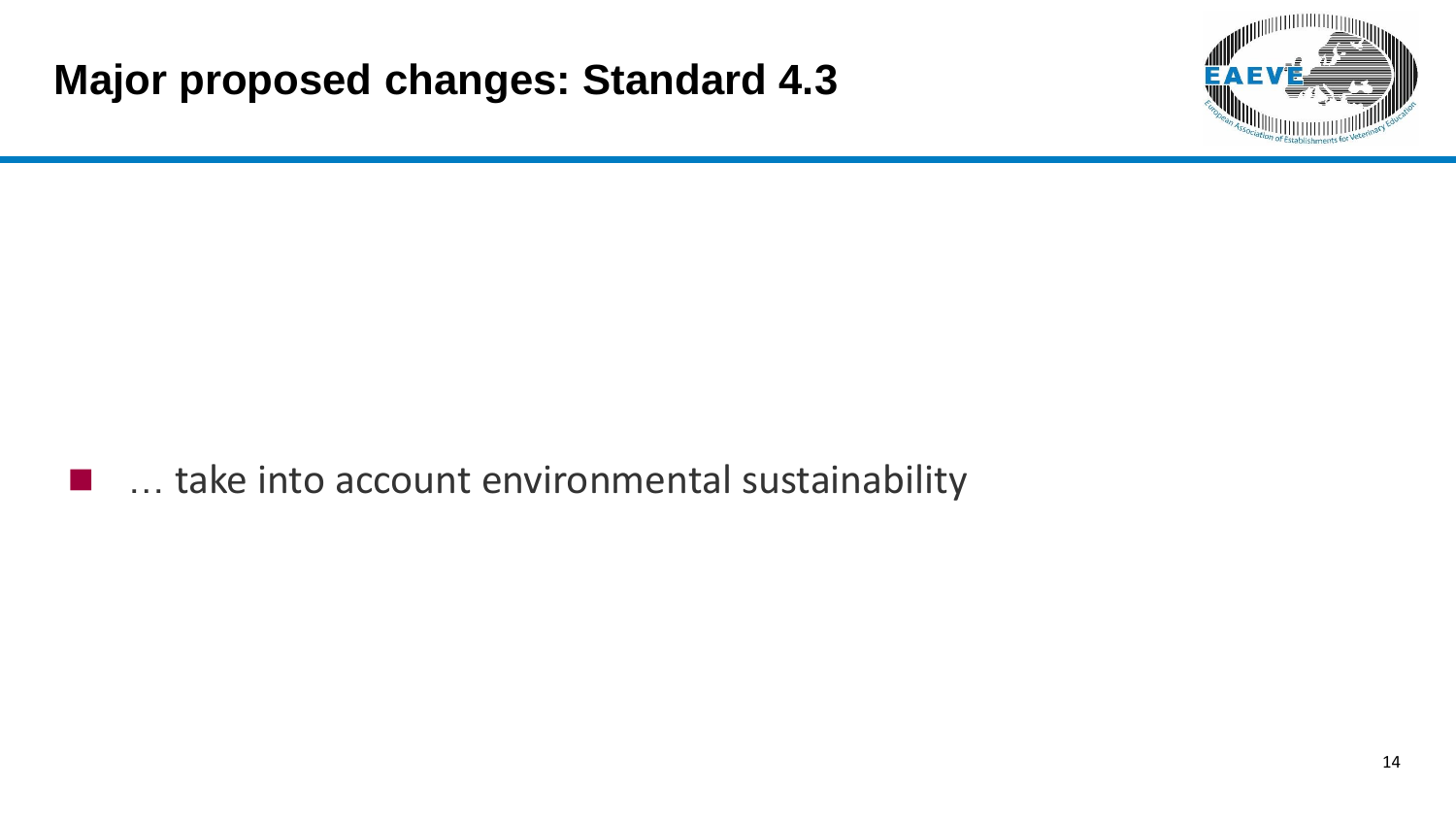

... When permanent isolation facilities are not available (e.g. in extramural teaching units), the ability to provide such facilities in an emergency must be demonstrated.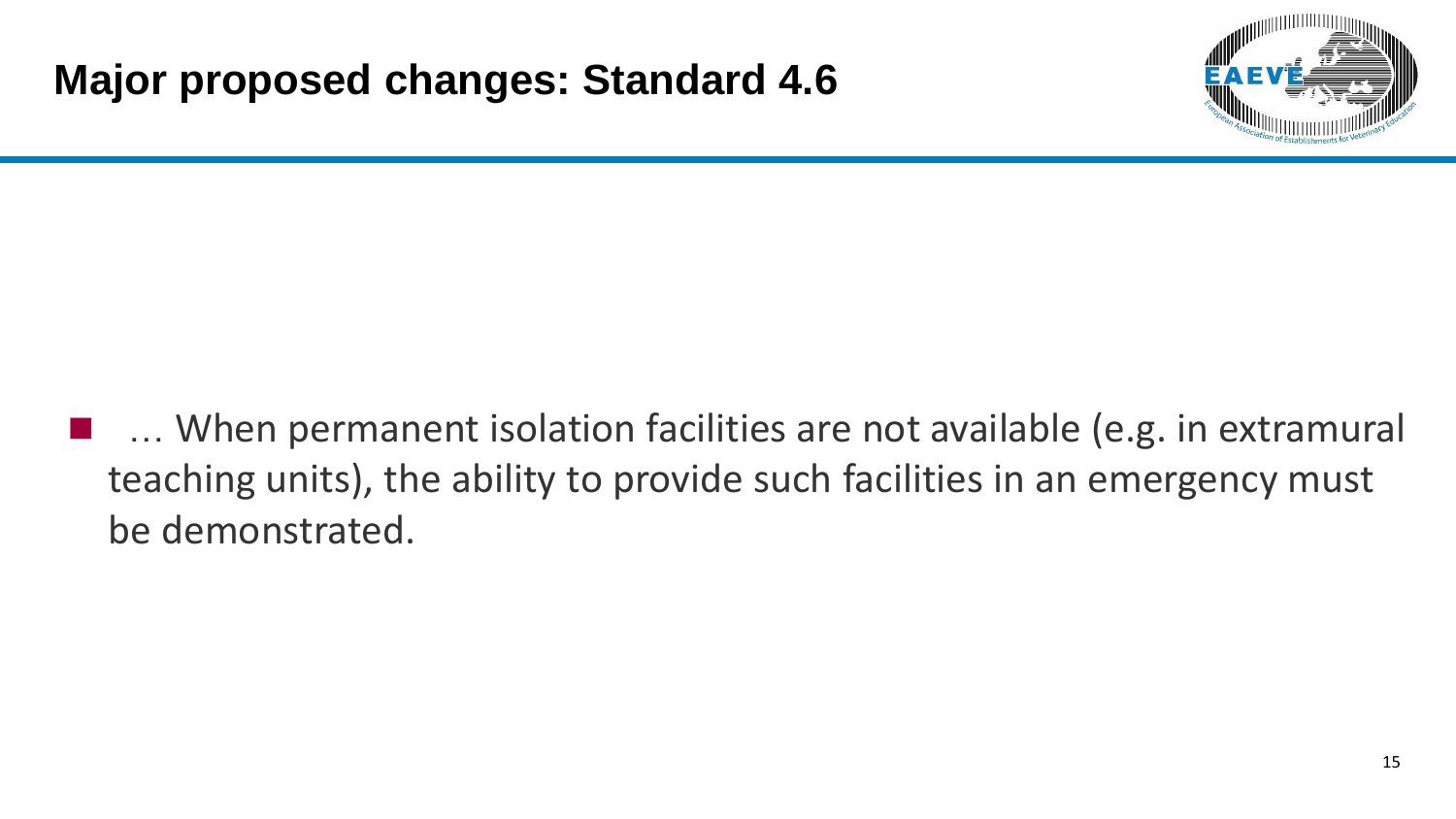

■ … Learning resources must be suitable to implement teaching facilities to secure the 'never the first time on a live animal' concept.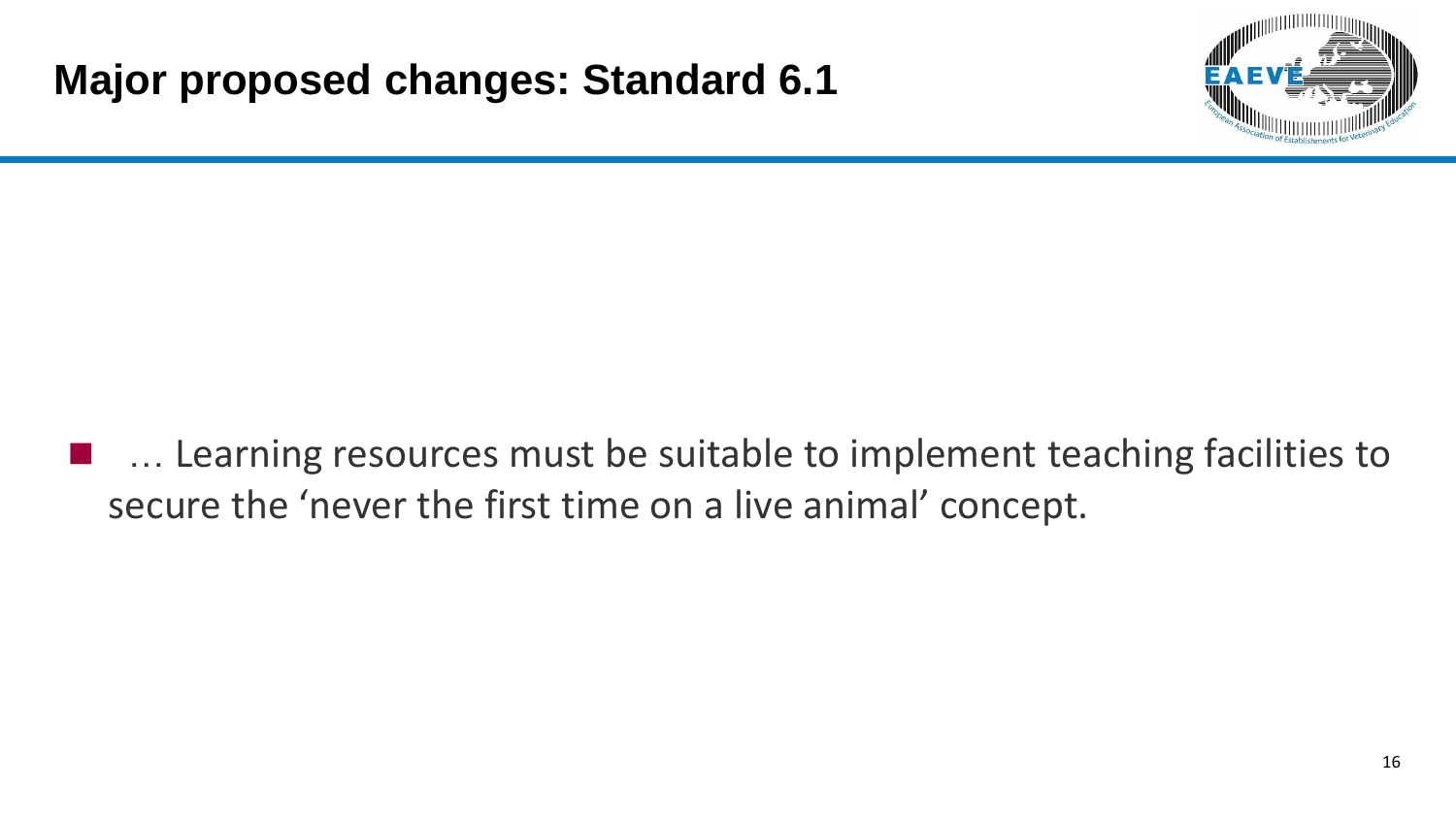

- .. It must also include the regular quality control of the student logbooks, 'with a clear distinction between what is completed under supervision of academic staff, or under supervision of a qualified person (EPT), or with no supervision'
- .. 'Evidence must be provided that only students who are Day One Competent are able to graduate'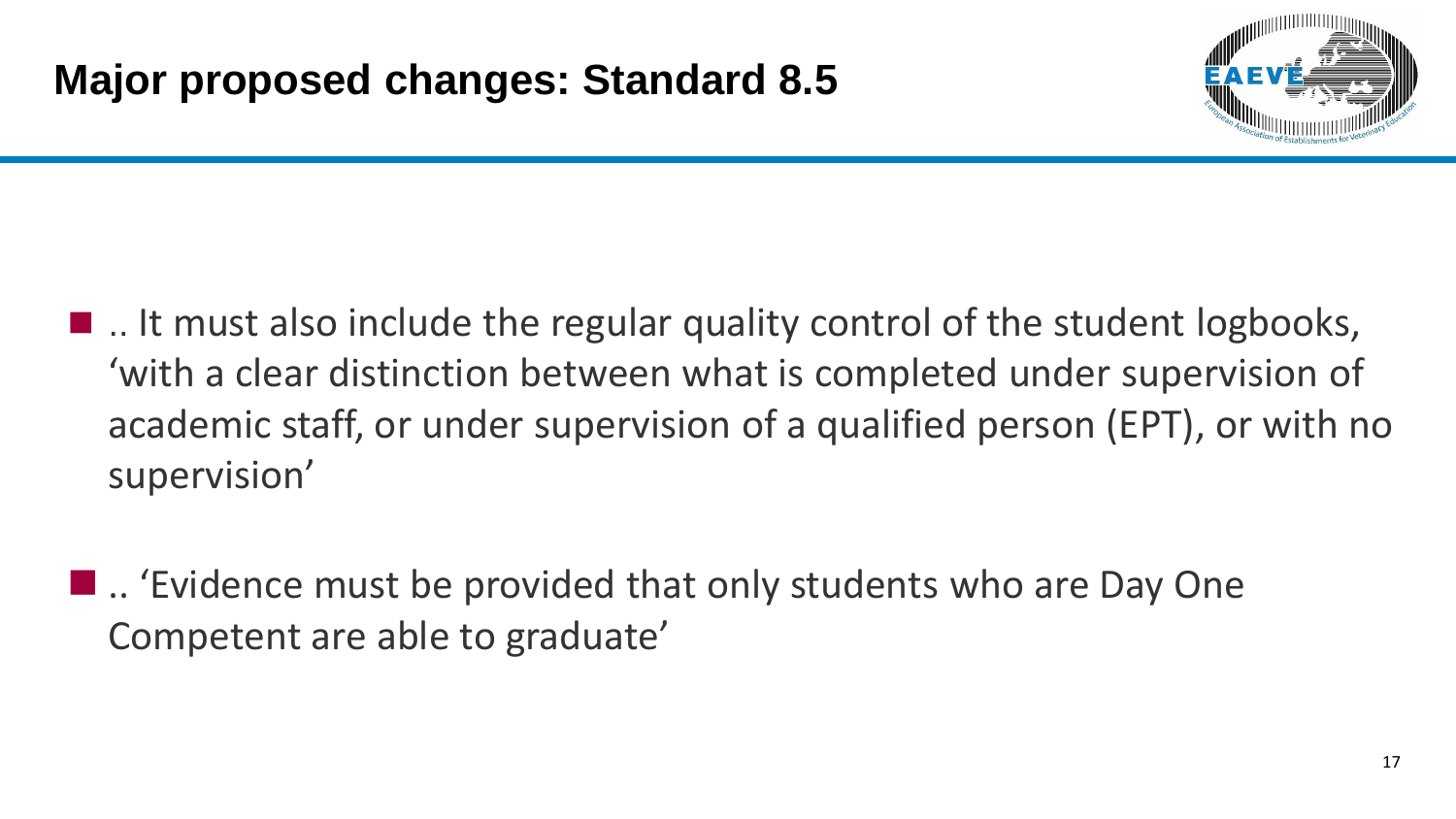

- .. A formal quality assured programme of teacher training (including good teaching and evaluation practises, learning and e-learning resources, use of digital tools and artificial intelligence in education, biosecurity and QA procedures) must be in place for all staff involved with teaching.
- .. 'Such training must be mandatory for all newly appointed staff and encouraged on an occasional but regular basis for permanent staff'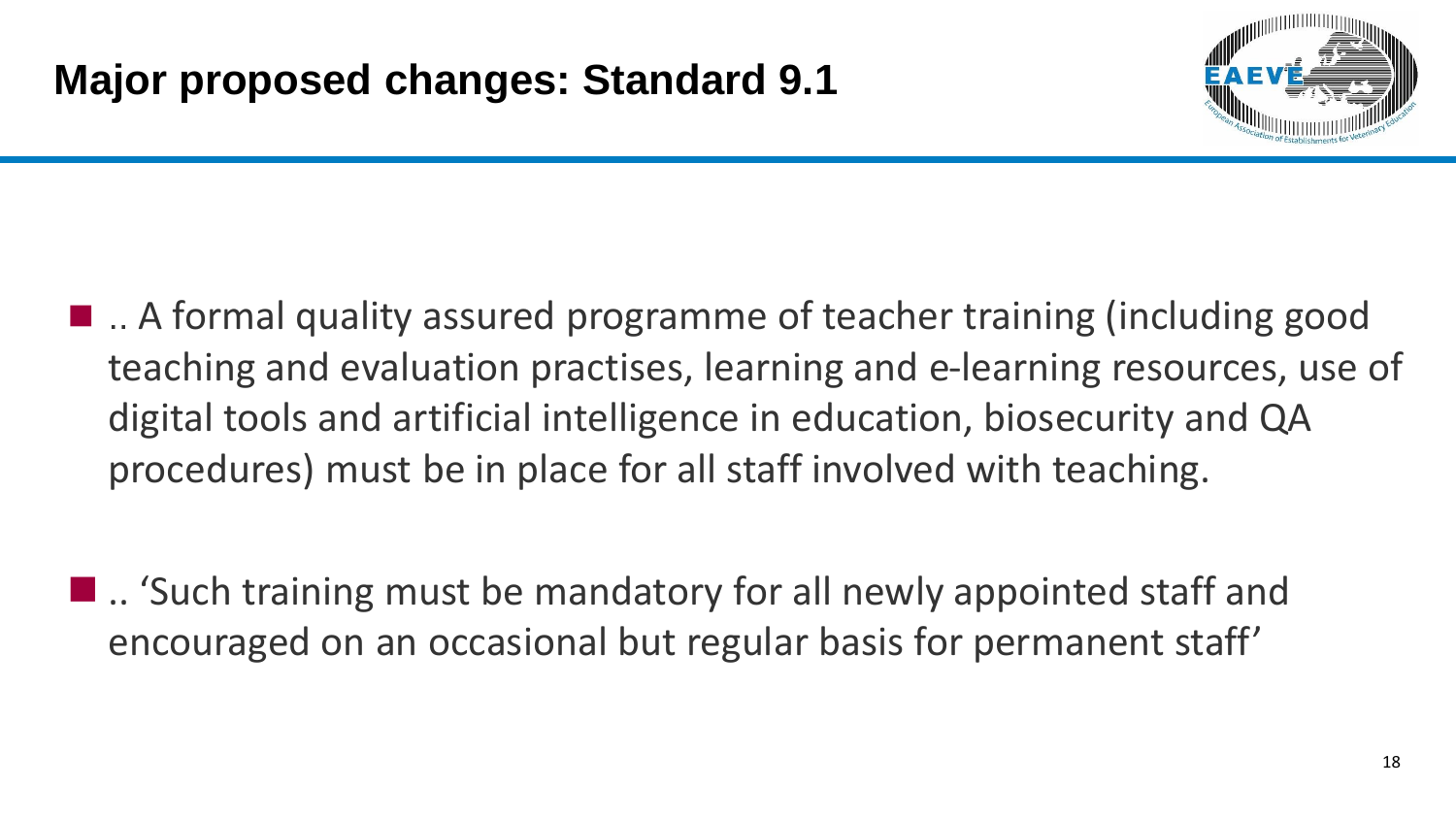

- .. A system for assessment of teaching staff must be implemented on a cyclical basis and must formally include student participation
- $\blacksquare$ .. 'Evidence must be provided that this system contributes to correcting deficiencies and to enhancing the quality and efficiency of education'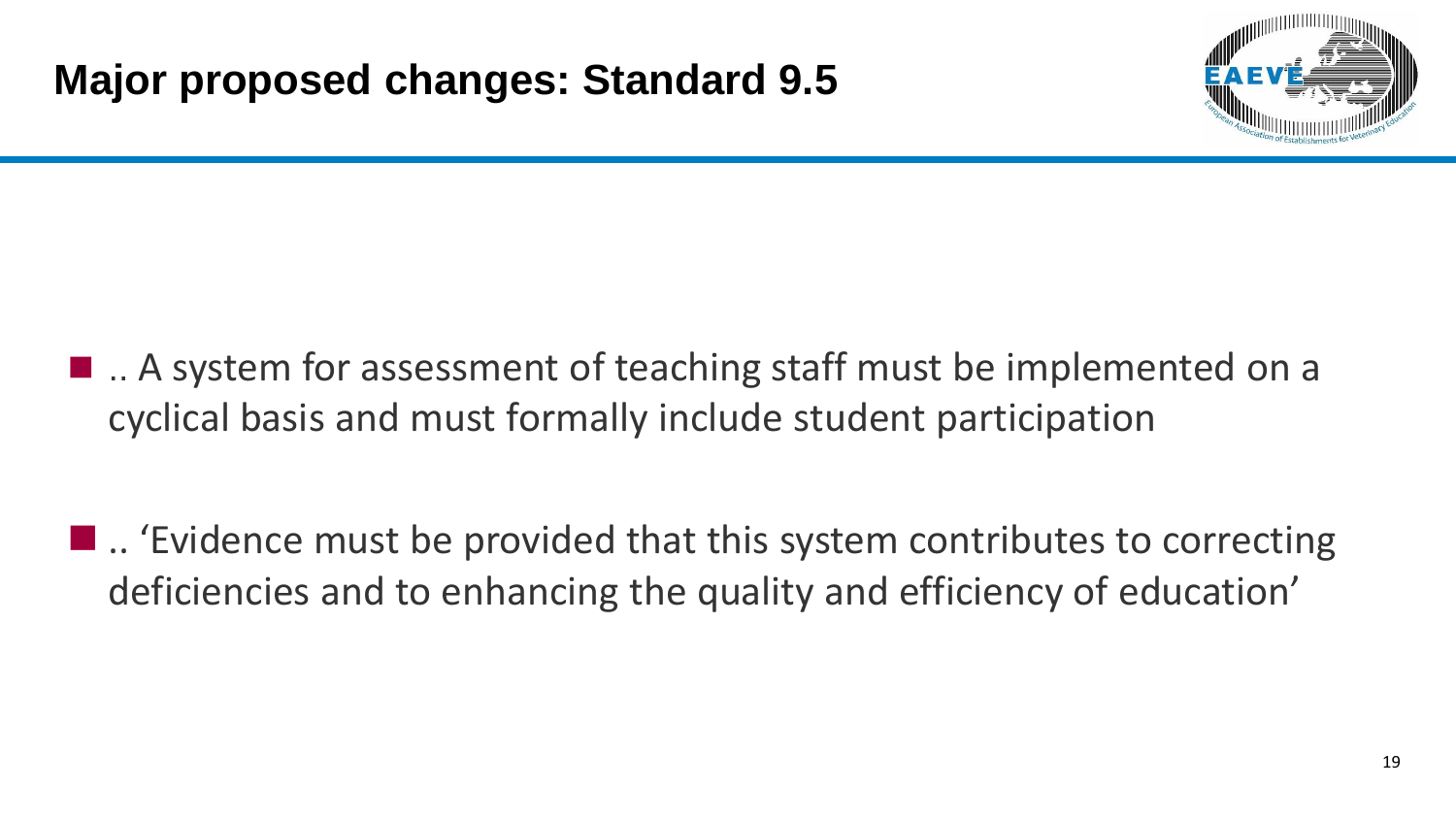

 $\blacksquare$ .. Act in a way that shows understanding of the ethical and legal framework within which veterinarians should work, including professional-, animal welfare-, client-, public health-, societal- and environmental-related aspects.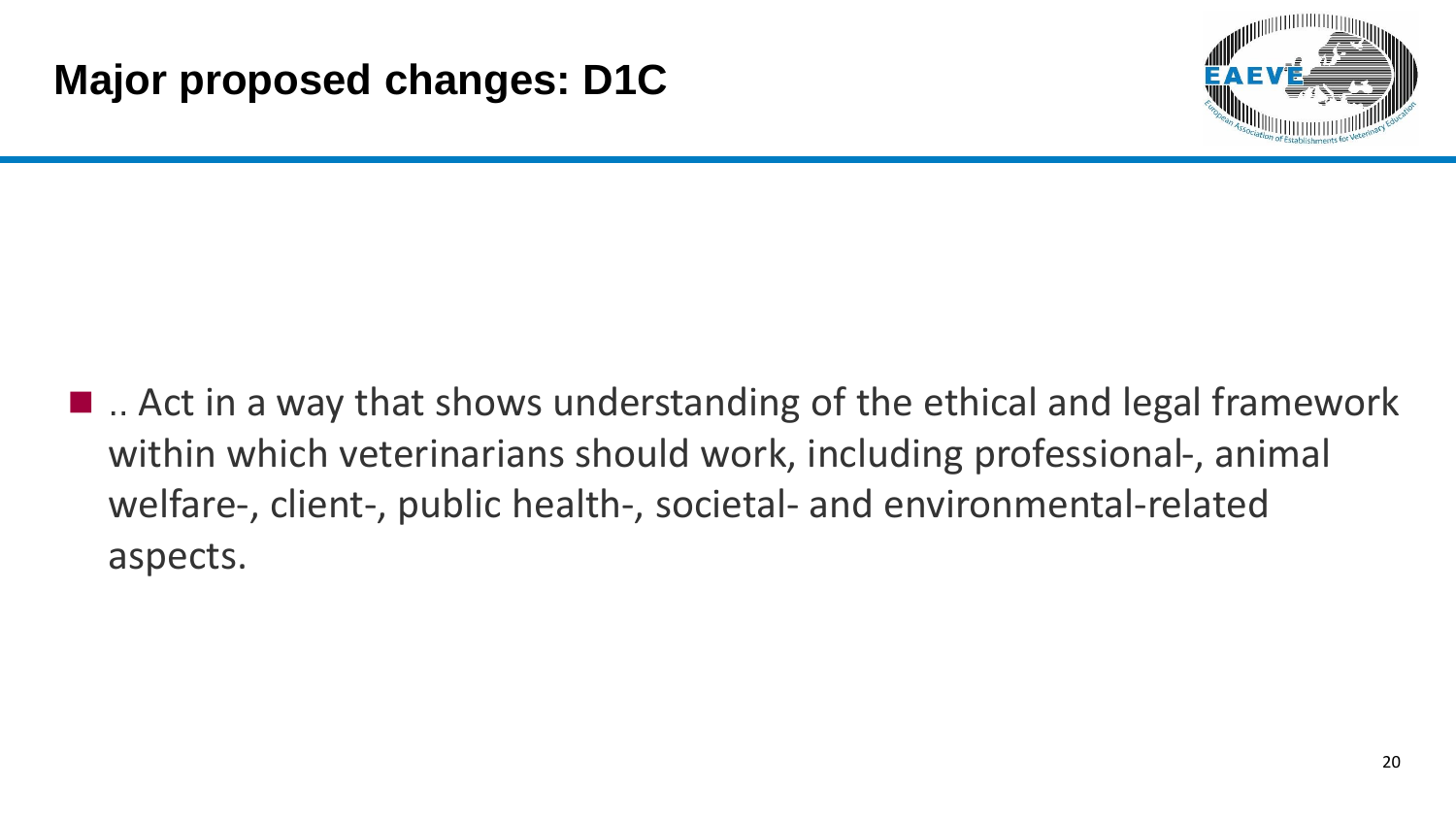

■ .. Implement principles of effective interpersonal interaction, including communication, leadership, management, team working, mutual respect and other soft skills.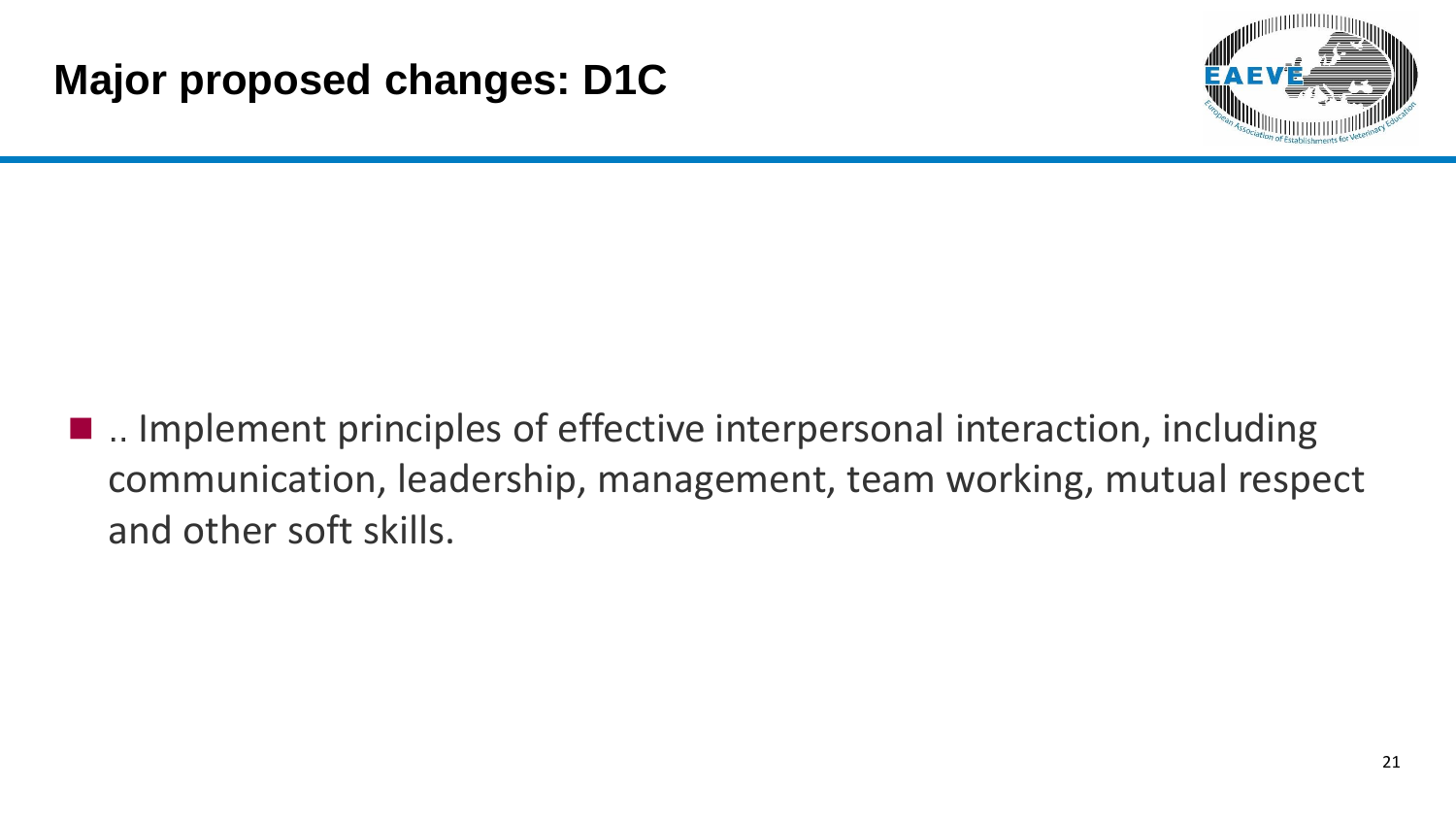

■ .. Understand the contribution of digital tools and artificial intelligence in veterinary medicine.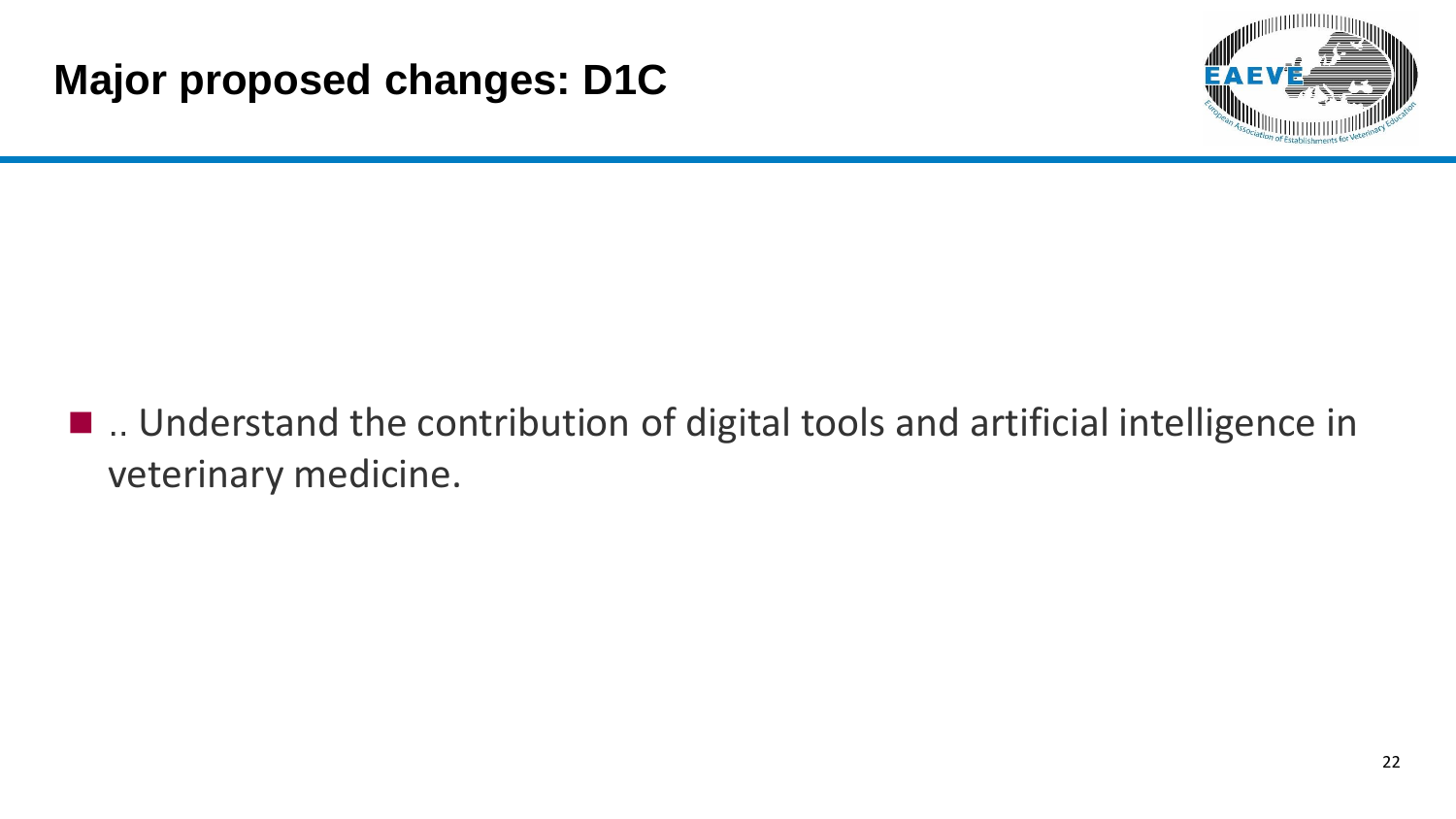

■ .. Recommend and evaluate protocols for biosafety and biosecurity, and apply these principles correctly.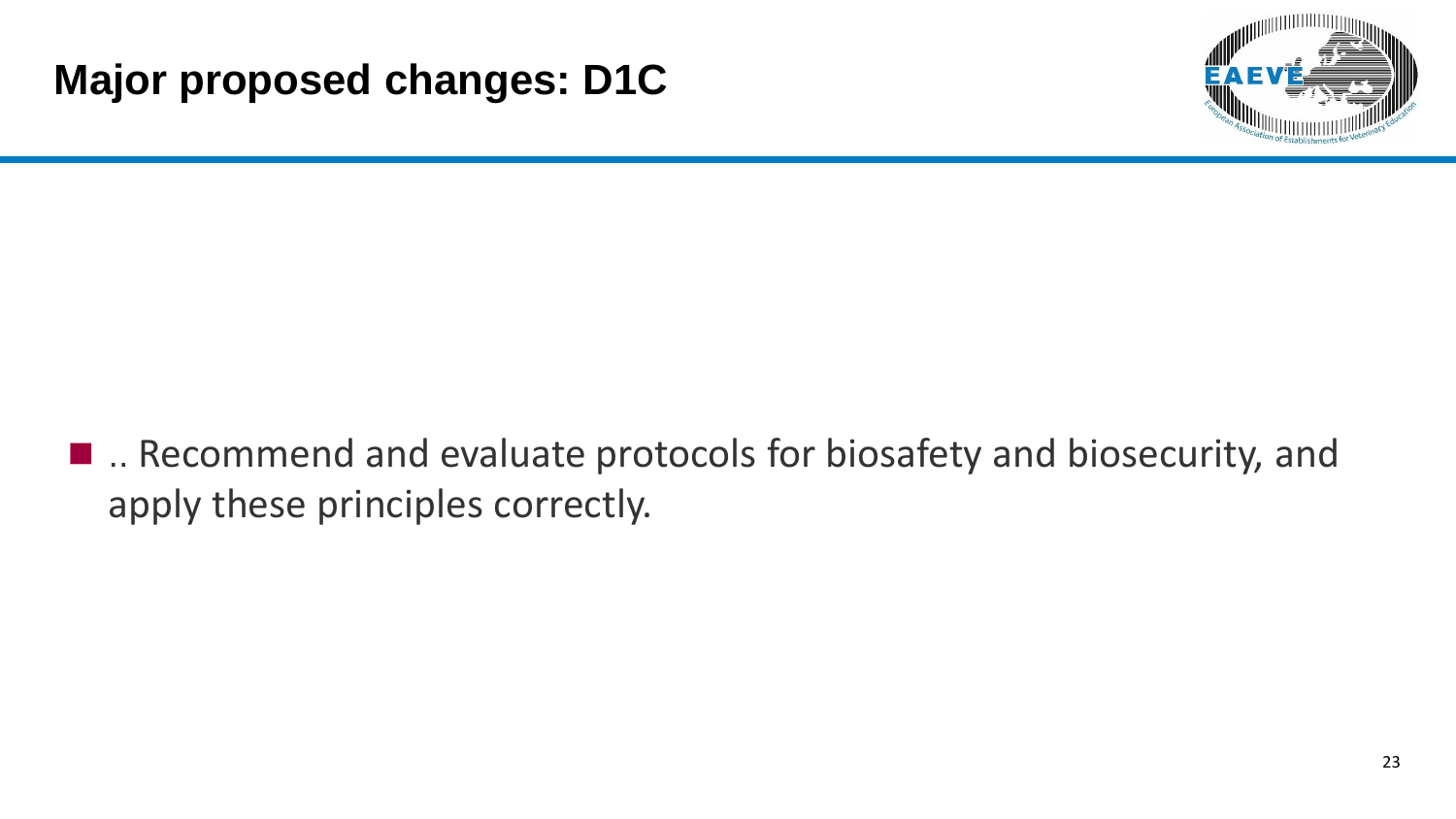

- Surgery 'and basic dentistry'
- 'Infectious diseases'
- Therapy in common animal species 'including basic physiotherapy'
- Food 'and environmental' hygiene and microbiology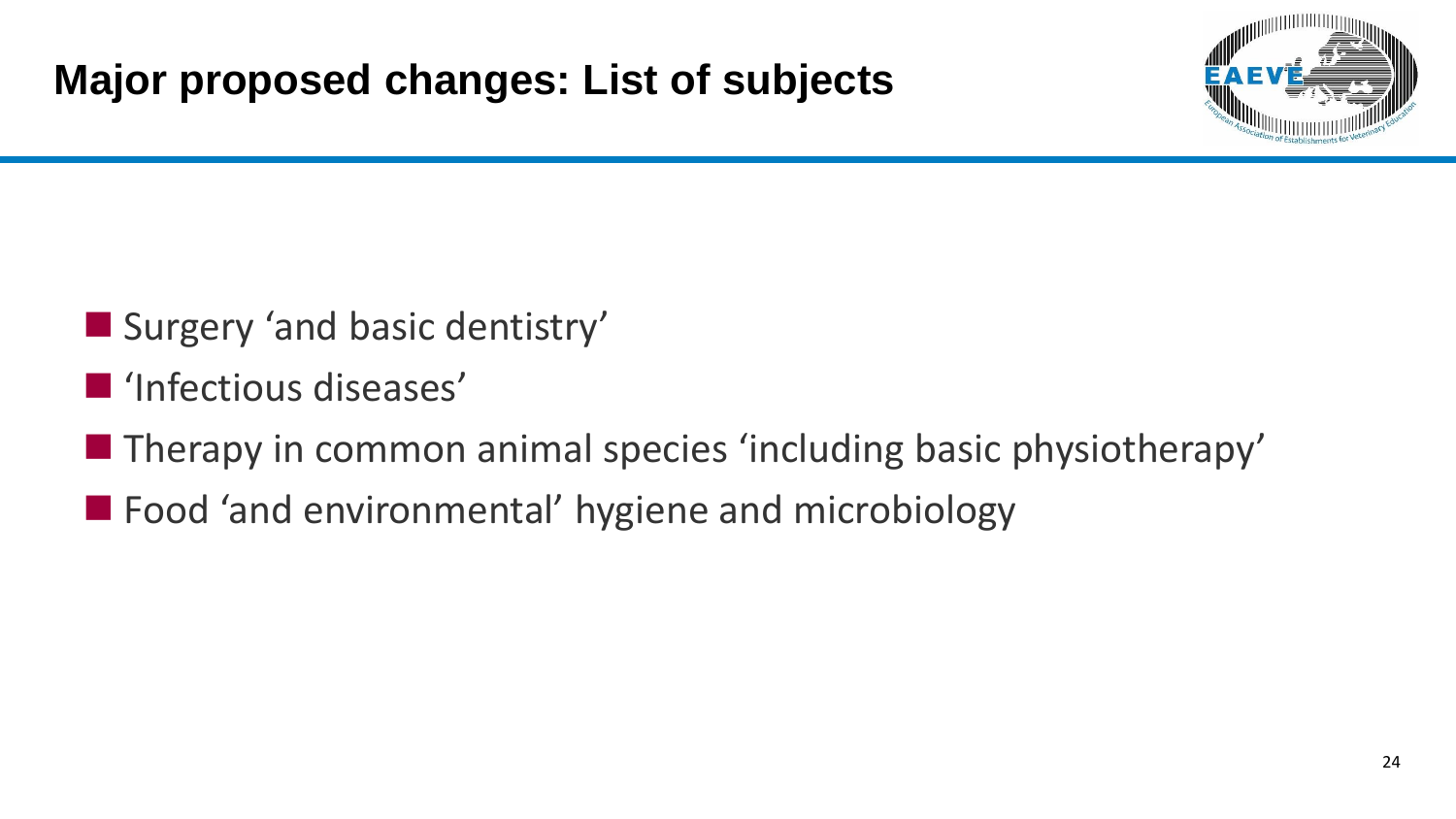

# ■ 112b: n° of companion animal patients seen intra-murally and extramurally / n° of students graduating annually

- 113b: n° of individual ruminants and pig patients seen intra-murally and extra-murally / n° of students graduating annually
- 114b: n° of equine patients seen intra-murally and extra-murally / n° of students graduating annually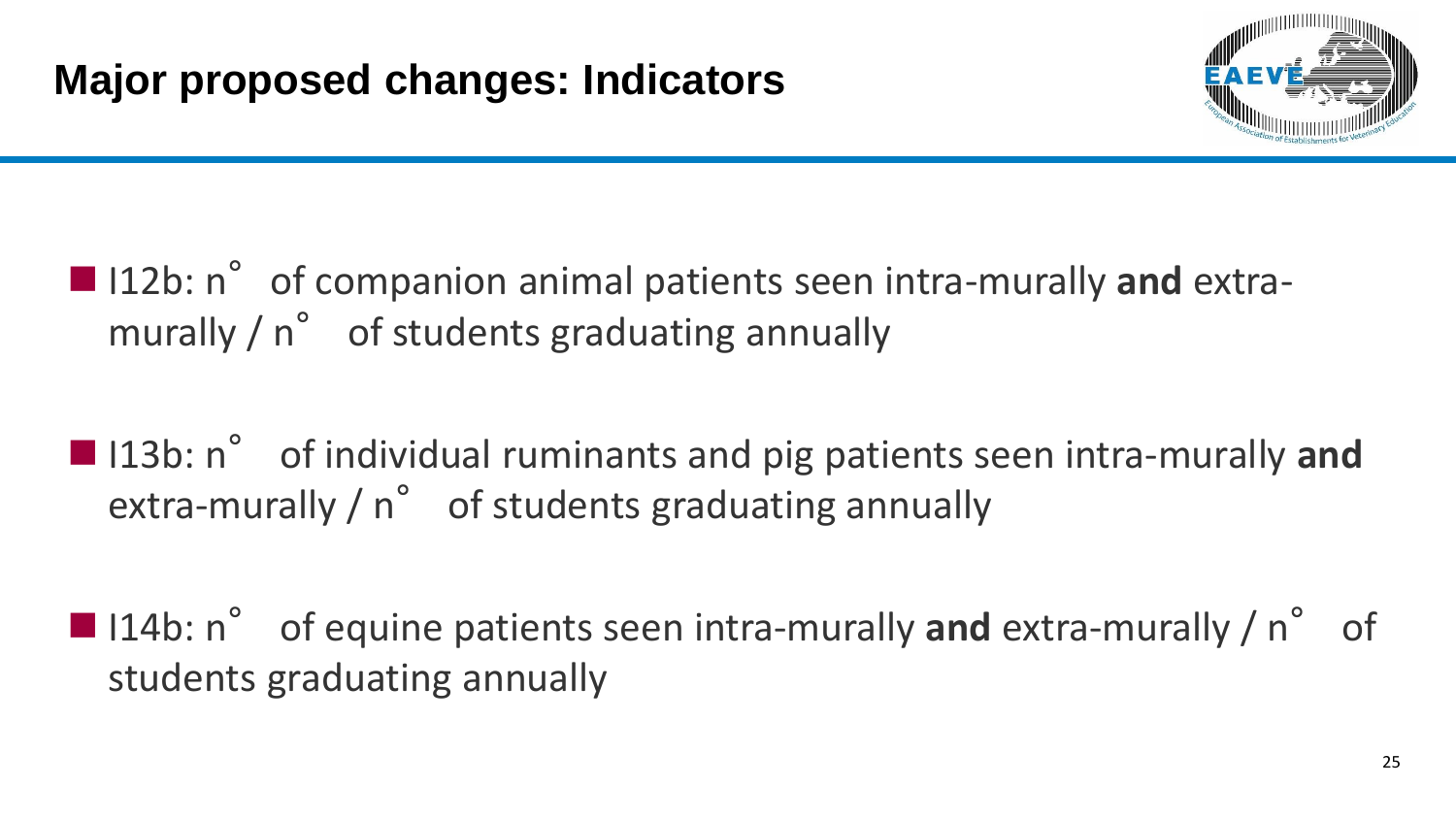

## ■ To be sent to all team members after the ECOVE decision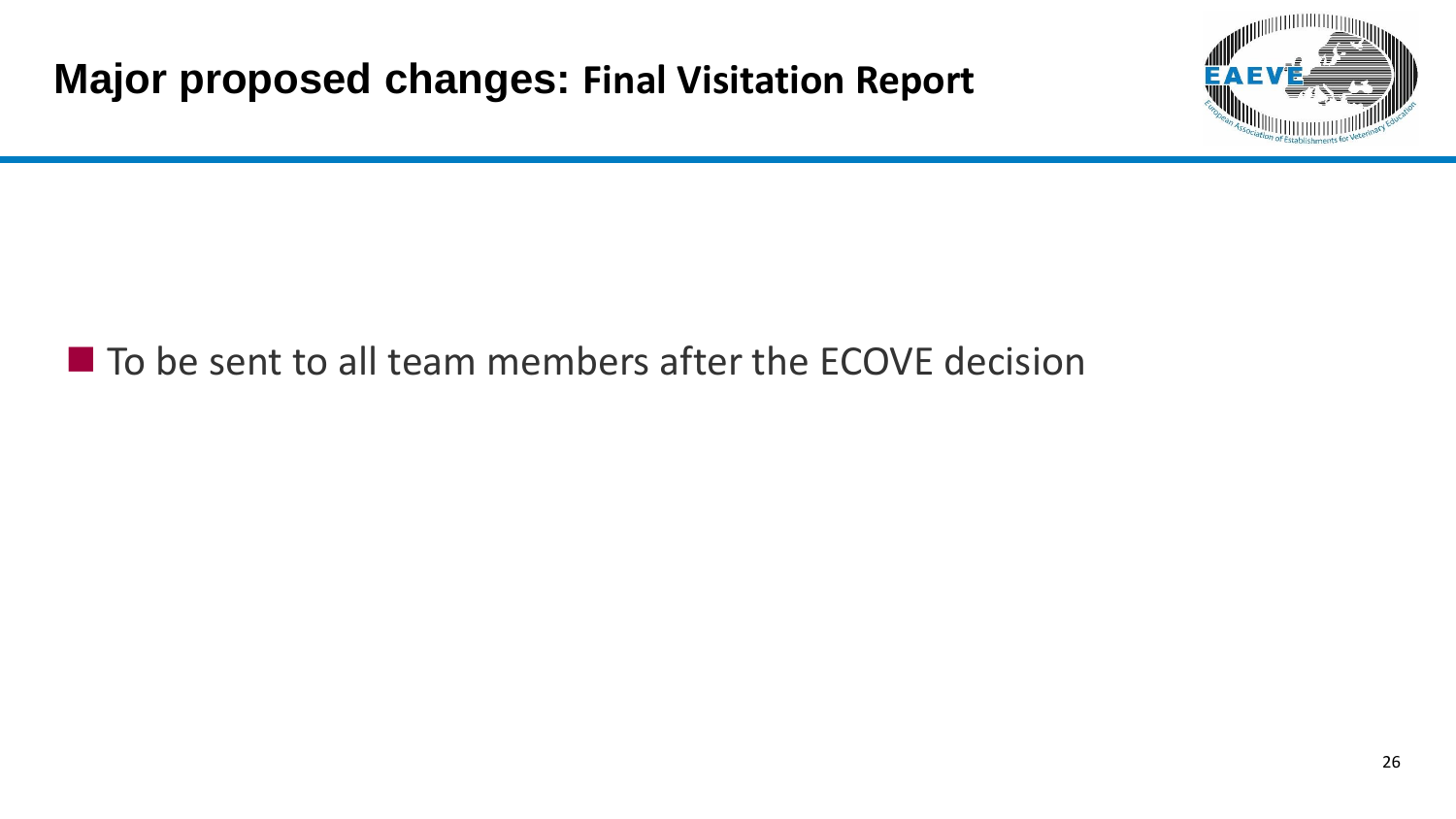

- Inconsistency between on the one hand Findings and Comments and on the other hand Decision of the team for some Standards in some Reports
- Absence of description in the Comments section of convincing compensations which could justify a (partial) compliance despite the described absence/inadequacy/insufficiency in some Reports